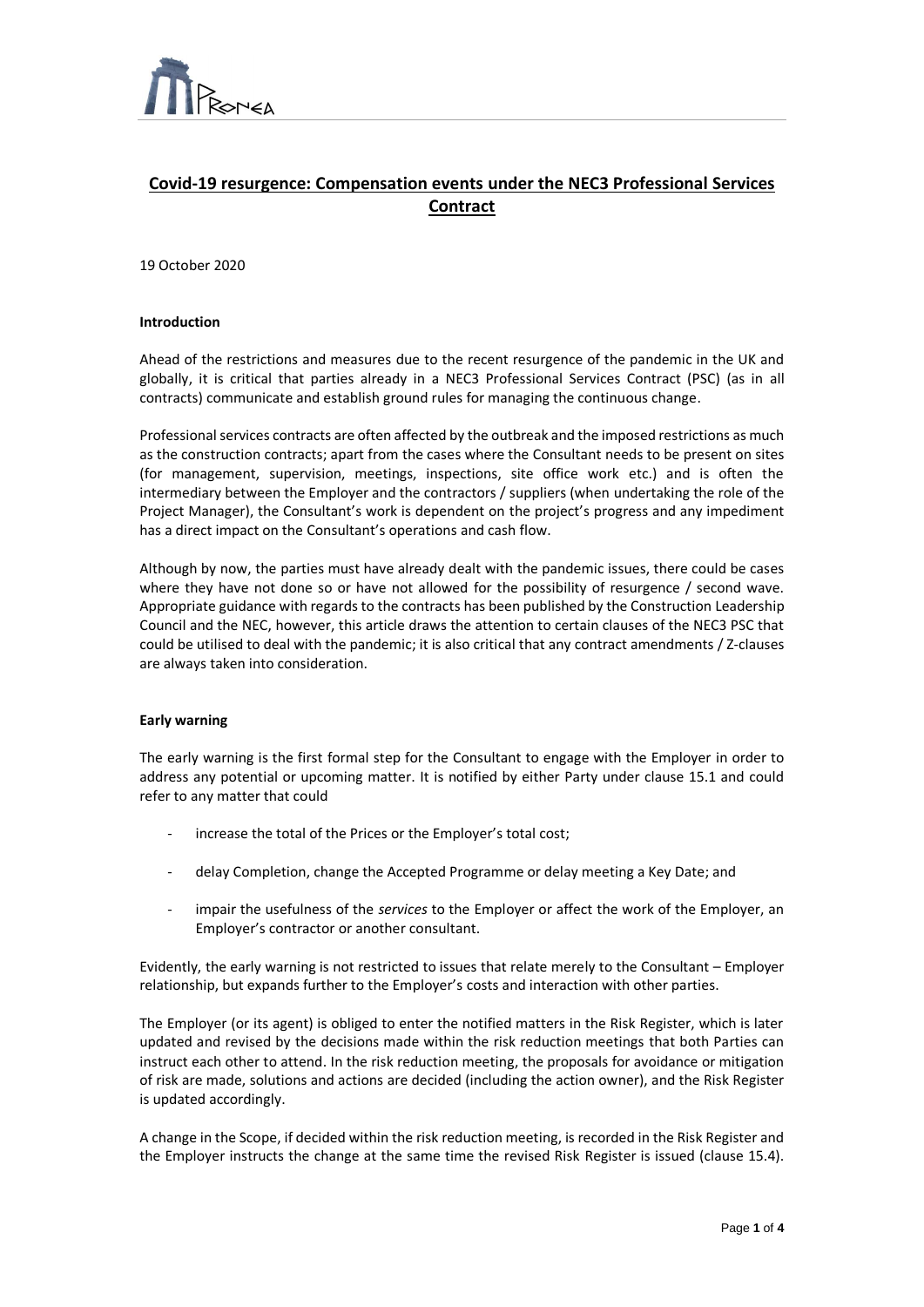

This would also constitute a compensation event under clause 60.1(1) which should be notified by the Employer.

 $\overline{a}$ 

The early warning and the risk reduction meeting should not be considered commercial functions (although the early warning notification by the Consultant for a matter which later becomes a compensation event, plays a vital role in its assessment, clauses 61.5 and 63.5 refer) but rather tools for achieving collaboration, clarity and direction.

As such, early warnings and risk reduction meetings are essential in dealing with the impacts (or potential impacts) of the pandemic.

# **Notification of compensation event**

Clause 61.1 obliges the Employer to notify a compensation event (and instruct quotations) when this is arising from issuing an instruction, changing an earlier decision or correcting an assumption. According to the NEC3 PSC Guidance Notes, this would normally apply to compensation events under clause 60.1  $(1)$ ,  $(4)$ ,  $(7)$  and  $(9)$ . As we will see later on,  $(1)$  and  $(4)$  could pertain to the pandemic.

In accordance with clause 61.3, the Consultant notifies the Employer of an event that has happened or is expected to happen, as compensation event if

- the Consultant believes that the event is a compensation event and
- the Employer has not notified the Consultant of the event

# **List of compensation events**

Clause 60.1 contains a list of 12 items that are compensation events. Some of these could relate (directly or indirectly) to the pandemic:

- (1): An instruction from the Employer changing the Scope as a result of the outbreak; e.g. the Employer could be considering Scope reduction or modifications so as to adjust to the current or projected conditions or requirements.
- (2): The Employer does not provide access to a person, place or thing; that could be a unilateral decision by the Employer due to operational restrictions (e.g. access to the site, social distancing measures restricting the number of people / desks allowed in the Employer's offices where the Consultant's staff are working or access to a software platform / document management system).
- (3): The Employer does not provide something as shown in the Accepted Programme; a delay in the issuance of a permit or in the provision of information could be an indirect result of the pandemic and / or restrictions imposed.
- (4): The Employer instructs to stop or not to restart any work or to change a Key Date; given the uncertainty of the severity or duration of the outbreak, the Employer could consider such an action.
- (5): The Employer or Others<sup>1</sup> do not work within the times or conditions stated in the Accepted Programme or the Scope respectively; this could relate to issues similar with (2) and (3) above, provided that there is an impact to the Consultant's costs, Completion or meeting a Key Date.
- (11): The event stops the Consultant completing the *services* or stops the Consultant completing the *services* by the date shown in the Accepted Programme and which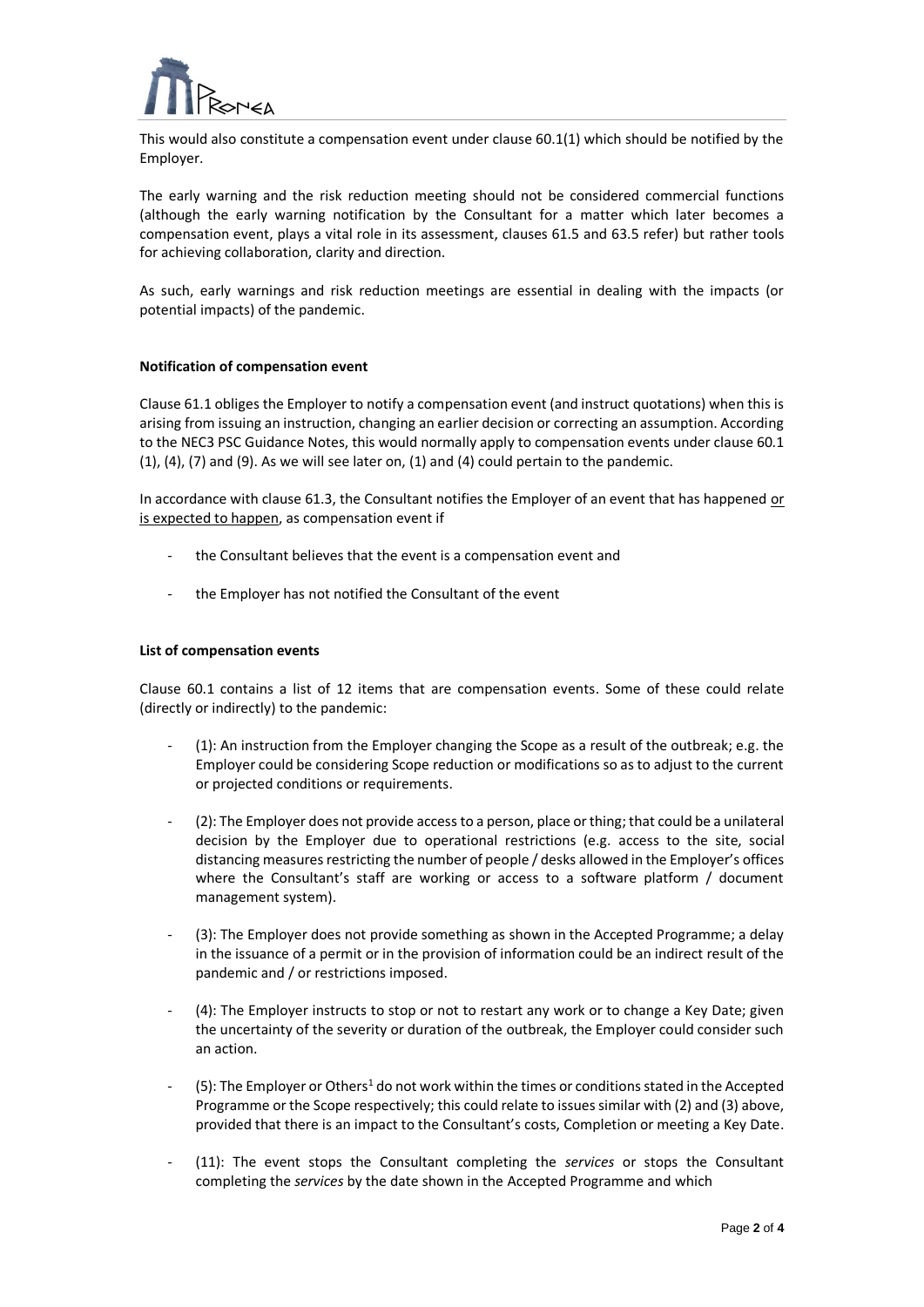

- (i) neither Party could prevent,
- (ii) an experienced consultant, at the Contract Date<sup>2</sup>, would have judged to have such a small chance of occurring that it would have been unreasonable to allow for, and

 $\overline{a}$ 

(iii) is not one of the other compensation events stated in the contract.

Provided that the Contract Date precedes the date of the outbreak<sup>3</sup> and the Parties have not dealt with this clause yet (highly unlikely but possible), if the Consultant can demonstrate the impact to the Accepted Programme, then the tests for the clause could be satisfied.

The Consultant should be wary of the eight-week time bar stated in clause 61.3; since the Consultant became aware of the pandemic around March 2020, the eight weeks to notify the event have elapsed by end of May 2020 or earlier. The options below should be considered, provided that the Employer has not given an instruction, changed a decision or corrected an assumption with regards to the event (in which case the time bar does not apply):

- If the so-called "second wave" or "resurgence of Covid-19" is considered a separate event which the Consultant was made aware of around September 2020 (the exact date must be ascertained), the Consultant is within the timeframe allowed.
- Clause 18.1 (Prevention), where 3 of the 4 tests set out in clause  $60.1(11)$  apply, states that the Employer *"…gives an instruction to the Consultant stating how he is to deal with the event.*" That imposes an obligation to the Employer which needs to be adhered to, and in which case (upon issuing the instruction and thereafter) the Consultant is no longer time-barred from notifying the event.

# **Change in the law (secondary Option X2)**

If secondary Option X2 applies, then recent changes in secondary legislation regarding the restrictions to tackle the outbreak could qualify as compensation events, provided that these changes have impact (directly or indirectly) on the Prices, the Completion Date or a Key Date.

Published guidance by the Government or other authorities would probably not fall within the interpretation of "change in the law". The NEC3 PSC Guidance Notes state that "*For the purposes of the clause [X2.1] the law includes a national or state statute, ordinance, decree, regulation (including building or safety regulations), by-law of a local or other duly constituted authority and other delegated legislation*."

## **Employer's response and assumptions**

It is imperative that the Employer, when accepting a compensation event related to the pandemic and instructs quotations under clause 61.4, also states assumptions as provided for in clause 61.6, which states (emphasis added):

"*If the Employer decides that the effects of a compensation event are too uncertain to be forecast reasonably, he states assumptions about the event in his instruction to the Consultant to submit quotations. Assessment of the event is based on these assumptions. If any of them is later found to have been wrong, the Employer notifies a correction.*"

As with the beginning of the outbreak, it is still uncertain how much and for how long the outbreak will continue to impact society and industries, including construction. The Parties should agree a baseline